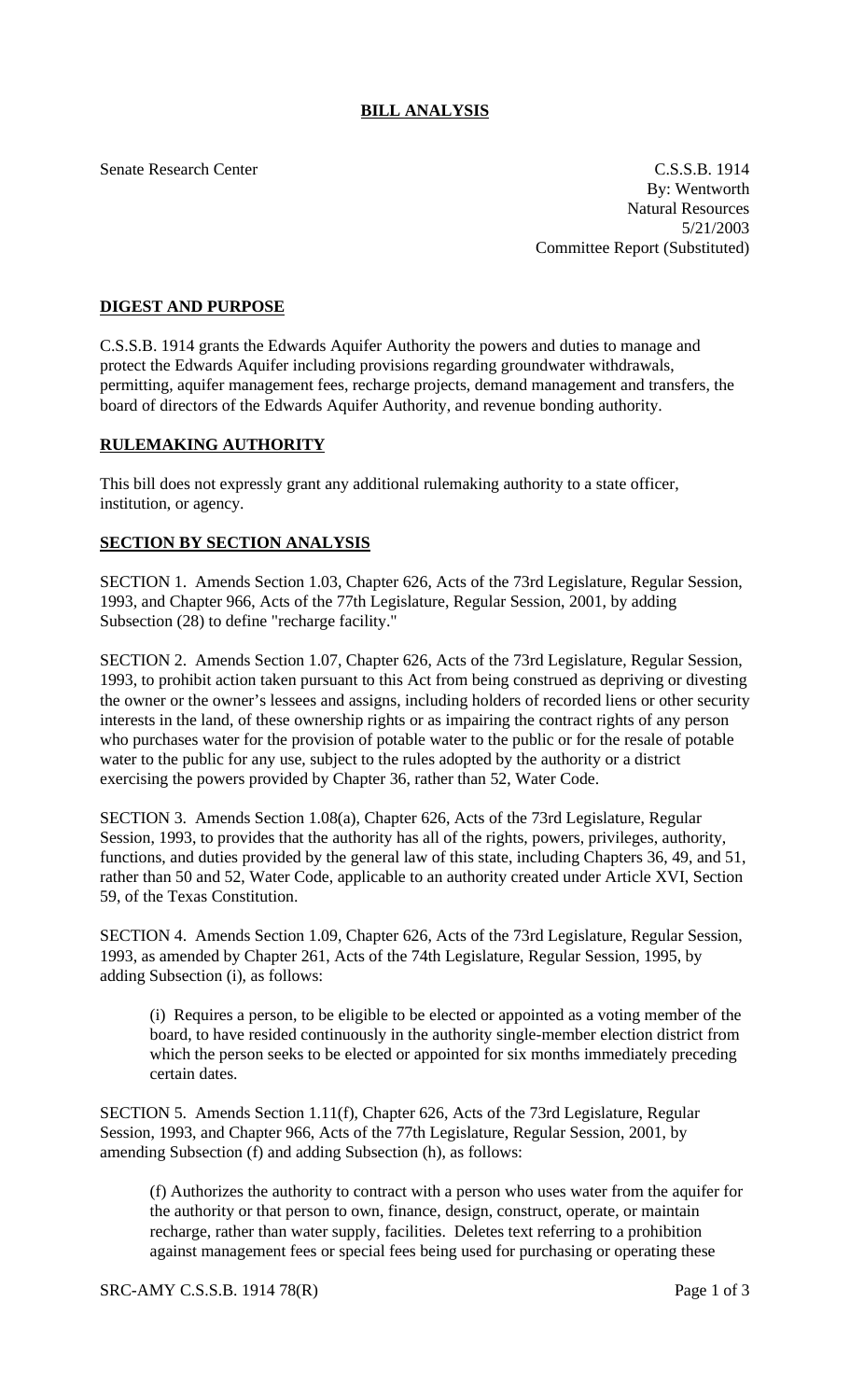facilities. Deletes a definition for "water supply facility." Makes a nonsubstantive change.

(h) Provides that notwithstanding any other provision of law, the authority has no duty, responsibility, or authority relating to the protection of water quality. Provides that the commission is the agency of the state with responsibility and authority relating to the protection of water quality within the boundaries of the authority.

SECTION 6. Amends Sections 1.14(b) and (c), Chapter 626, Acts of the 73rd Legislature, Regular Session, 1993, as follows:

(b) Prohibits the amount of permitted withdrawals from the aquifer under regular permits from exceeding 450,000 acre-feet of water for each calendar year, except as provided by Subsections (d), (f), and (h) of this section and Section 1.26 of this article, beginning January 1, 2008. Deletes text referring to limits of withdrawals in a specific time period.

(c) Prohibits the amount of permitted withdrawals from the aquifer under regular permits from exceeding 450,000 acre-feet of water for each calendar year, except as provided by Subsections (d), (f), and (h) of this section and Section 1.26 of this article, beginning January 1, 2010. Deletes text referring to limits of withdrawals in a specific time period.

SECTION 7. Amends Section 1.16, Chapter 626, Acts of the 73rd Legislature, Regular Session, 1993, by adding Subsection (i) to require the authority to process as administratively complete all declarations of historical use received by the authority on or before February 16, 1997, and to consider any such declaration as timely filed.

SECTION 8. Amends Section 1.21, Chapter 626, Acts of the 73rd Legislature, Regular Session, 1993, by amending Subsection (c) and adding Subsections (d) and (e), as follows:

(c) Requires the board of directors (board), not later than October 1, 2007, to issue an order to be effective on January 1, 2008, proportionately adjusting the authorized, rather than maximum authorized, withdrawal amount of each regular permit as is necessary to reduce aggregate authorized withdrawals under regular permits, rather than overall maximum demand, to 450,000, rather than 400,000 acre-feet a year or the adjusted amount, as appropriate, if, before, rather than on or after, January 1, 2008, the aggregate, rather than overall, volume of water authorized to be withdrawn from the aquifer under regular permits is greater than 450,000 acre feet a year or greater than the adjusted amount determined under Subsection (d) of Section 1.14 of this article. Deletes existing text relating to requiring the authorized withdrawal of each regular permit to be immediately reduced by a certain percentage. Makes a conforming change.

(d) Requires the board, not later than October 1, 2009, to issue an order to be effective January 1, 2010, proportionally adjusting the authorized withdrawal amount of each regular permit as is necessary to reduce aggregate authorized withdrawals under regular permits to 400,000 acre-feet a year or the adjusted amount, as appropriate, if, before January 1, 2010, the aggregate volume of water authorized to be withdrawn from the aquifer under regular permits is greater than 400,000 acre-feet a year or greater than the adjusted amount determined under Subsection (d) of Section 1.14 of this article.

(e) Requires proportional adjustments under this section and for purposes of satisfying the requirements of Section 1.14 of this article and this section to be applied on the same terms and conditions to all permits issued under Section 1.16 of this article.

SECTION 9. Amends Section 1.28(b), Chapter 626, Acts of the 73rd Legislature, Regular Session, 1993, to authorize the authority to issue revenue bonds to finance certain activities.

SECTION 10. Amends Article 1, Chapter 626, Acts of the 73rd Legislature, Regular Session, 1993, by adding Section 1.331, as follows: